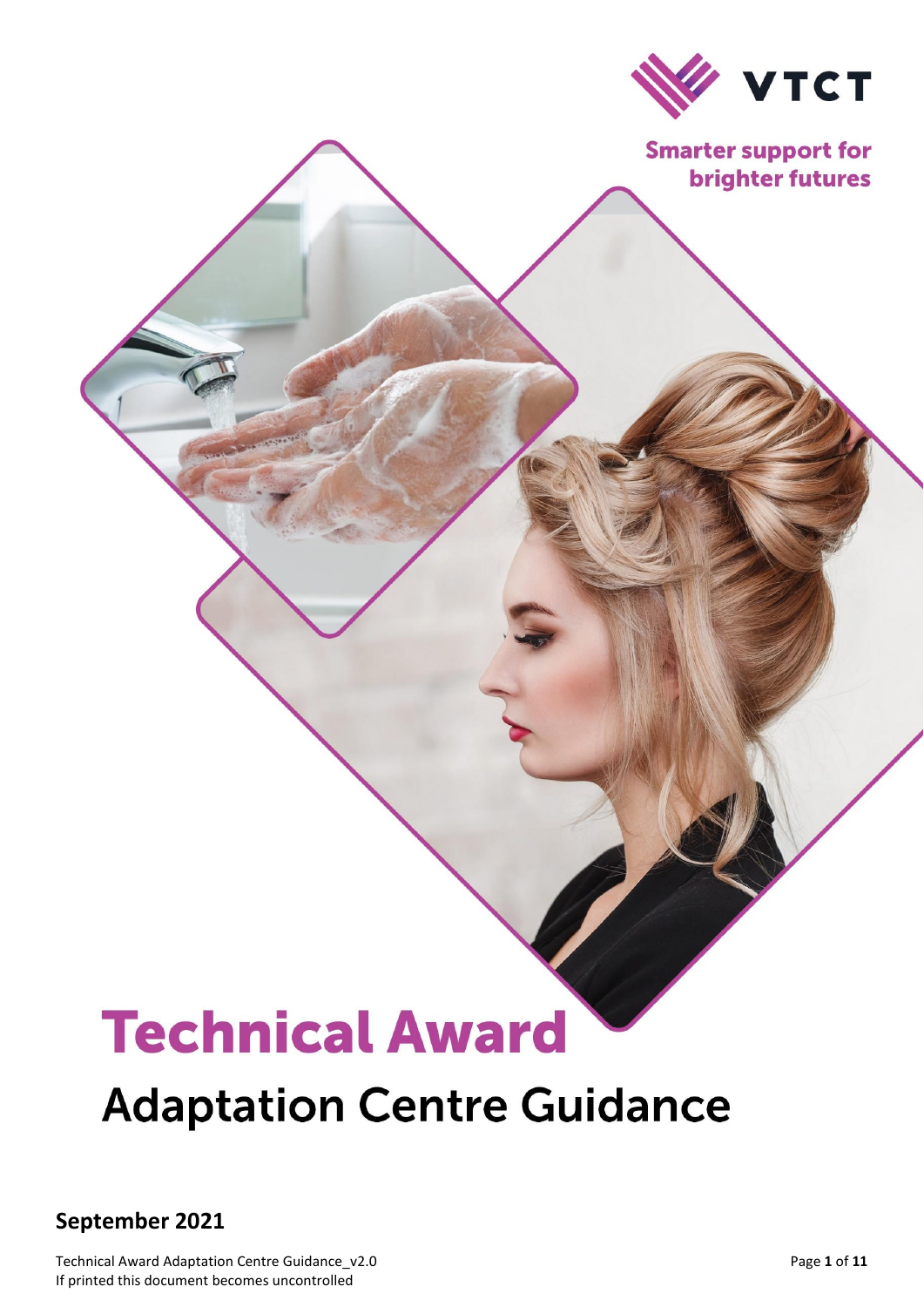#### **Contents**

|     | 1.1. |  |
|-----|------|--|
| 2.  |      |  |
| 3.  |      |  |
|     | 3.1. |  |
|     | 3.2. |  |
| 4.  |      |  |
| 5.  |      |  |
| 6.  |      |  |
| 7.  |      |  |
|     | 7.1. |  |
|     | 7.2. |  |
|     | 7.3. |  |
|     | 7.4. |  |
| 8.  |      |  |
| 9.  |      |  |
|     | 9.1. |  |
| 10. |      |  |
| 11. |      |  |
| 12. |      |  |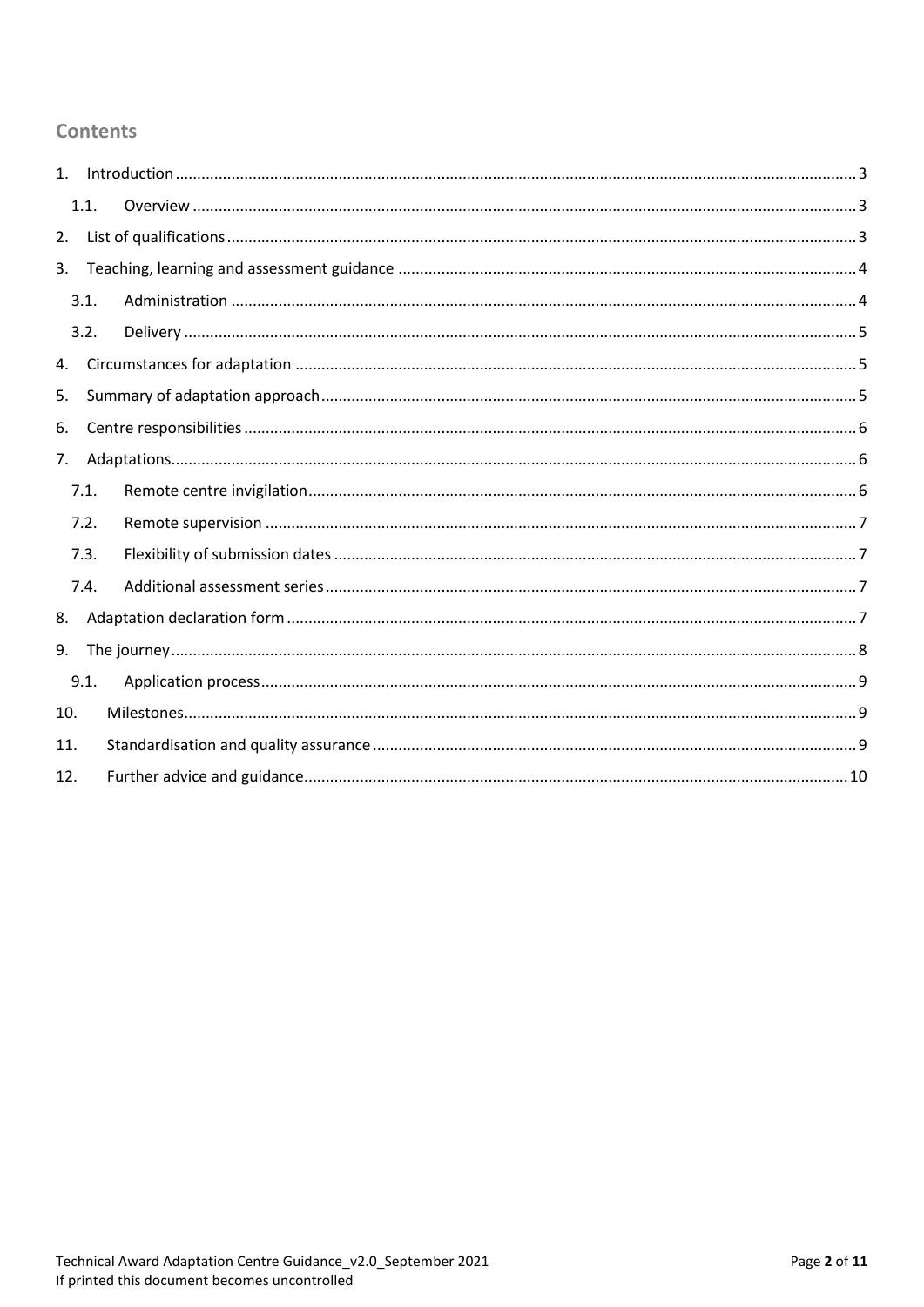## <span id="page-2-0"></span>**1. Introduction**

The coronavirus (COVID-19) pandemic has brought an ongoing and intensive period of change to the education landscape as regulatory bodies and awarding organisations have worked together to try to mitigate the impact on learners. It is important to reflect on the journey to date in order to provide context for the adaptations for Performance Table Qualifications in the 2021-2022 academic year.

#### <span id="page-2-1"></span>**1.1. Overview**

The COVID-19 pandemic has resulted in disruption of education and training since March 2020. Many learners have experienced disruption to, or a lack of, teaching, learning and assessment since that date. It is possible that there will be further disruption to teaching, learning and assessments again this academic year through public health restrictions on a national or localised basis. Ofqual's VTQ Contingency Regulatory Framework (VCRF) contains principles to support learners to complete their qualification this academic year and a framework for awarding organisations in these extraordinary times. VTCT's adaptations implemented for the Technical Award qualification are designed to support centres and learners in increasing manageability of assessments throughout the 2021-2022 academic year.

# <span id="page-2-2"></span>**2. List of qualifications**

VTCT has identified their performance table qualifications (PTQs) that are appropriate for the implementation of adaptations. This guidance document is specifically to support centres in the adaptations for the qualification indicated below:

| <b>Product code</b> | <b>Qualification title</b>                                        |  |  |
|---------------------|-------------------------------------------------------------------|--|--|
| Technical Award     |                                                                   |  |  |
| AM20530             | VTCT Level 2 Certificate in Hairdressing and Beauty Therapy (VRQ) |  |  |

VTCT's technical award is our GCSE equivalent qualification and is primarily delivered to 14-16 year olds.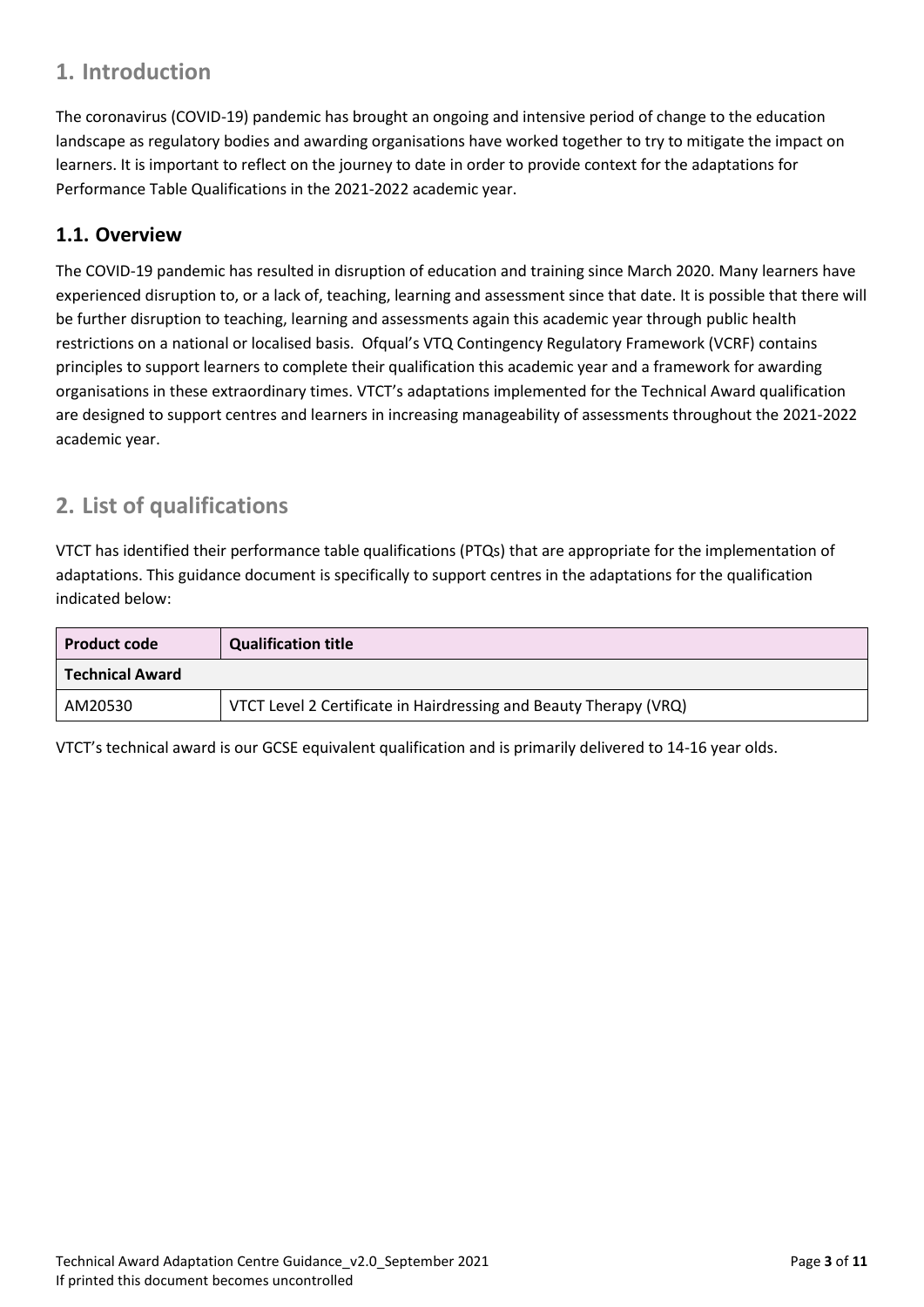# <span id="page-3-0"></span>**3. Teaching, learning and assessment guidance**

VTCT encourages centres to take proactive and positive steps to support the administration and delivery of the Technical Award, in the event of further impact of COVID-19 and regional lockdowns.

#### <span id="page-3-1"></span>**3.1. Administration**



VTCT encourages centres to:

- register learners in a timely manner on the VTCT Linx2Online system. This is needed because they will not be eligible for adaptations if they are not registered on a VTCT qualification
- maintain up to date and accurate records of the learners in your groups and withdraw any learners who are no longer with you on programme
- plan when the external and internal assessments will take place
- schedule assessments in a timely way following the deadlines set out in the Key Dates Document
- maintain accurate records to be able to have a greater understanding of the impact on planned assessments in the case of further lockdown or upheaval
- maintain accurate and up to date tracking document records of learner achievement on qualification. VTCT recommends that centres utilise electronic methods of tracking learner progression and achievement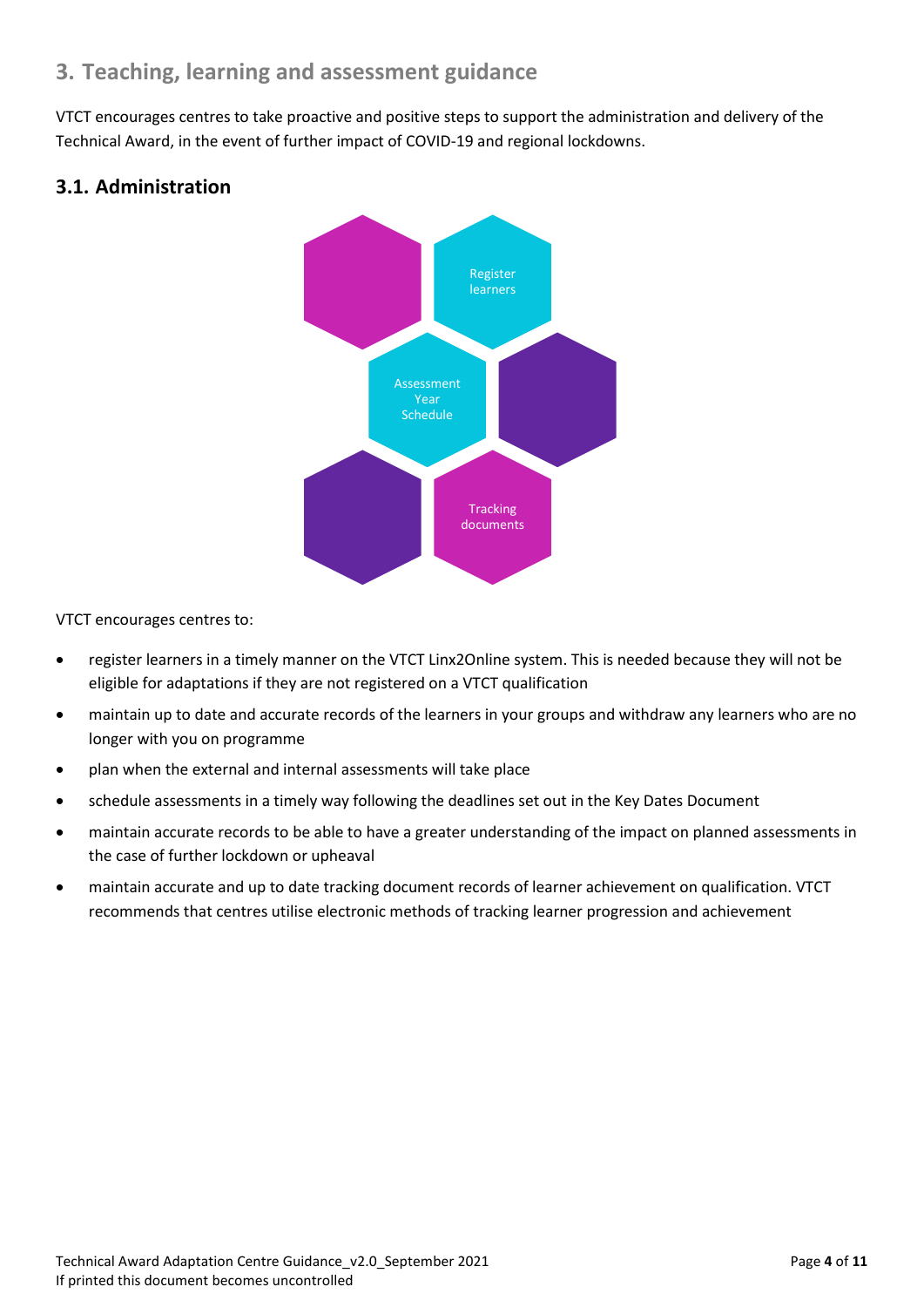#### <span id="page-4-0"></span>**3.2. Delivery**



VTCT encourages centres to:

- deliver and assess the qualification in a modular format
- have a proactive assessment approach
- plan regular and robust internal quality assurance activity and record keeping
- utilise modular delivery and assessment structure to enable learner achievement to be banked throughout the academic year

## <span id="page-4-1"></span>**4. Circumstances for adaptation**

VTCT has identified that the primary issue for learners completing the qualification is related to undertaking of assessments within each assessment series. This may be a result of social distancing measures, a national/localised lockdown which causes the education providers to close or learners who need to shield or self-isolate. Both the external examination and internal assignments have strict assessment controls which require them to be completed under supervision. If learners are unable to access their educational provider due to social distancing measures, a national/localised lockdown which causes the education providers to close or learners to need to shield or selfisolate then, without adaptations, the learners may not be able to progress and achieve their qualification.

## <span id="page-4-2"></span>**5. Summary of adaptation approach**

VTCT's Technical Award in Hairdressing and Beauty Therapy is a theory only qualification, which is primarily delivered in schools and developed for learners between the ages of 14-16 years old. The qualification's purpose is to support learners to progress into further education. This qualification has been designed to use in the context of hairdressing and beauty therapy as a vehicle to support young people to develop a broad and comprehensive understanding of the sector but, more importantly, it builds core academic knowledge and study skills that will support progression within hair and beauty therapy or other areas of study. The content of the qualification is delivered in classrooms; however, this can be adapted to remote delivery if necessary. VTCT has identified that there is no required adaptation to the teaching and learning due to the existing embedded flexibility. The primary adaptation approach that VTCT is implementing relates to the delivery of the assessments methods. VTCT has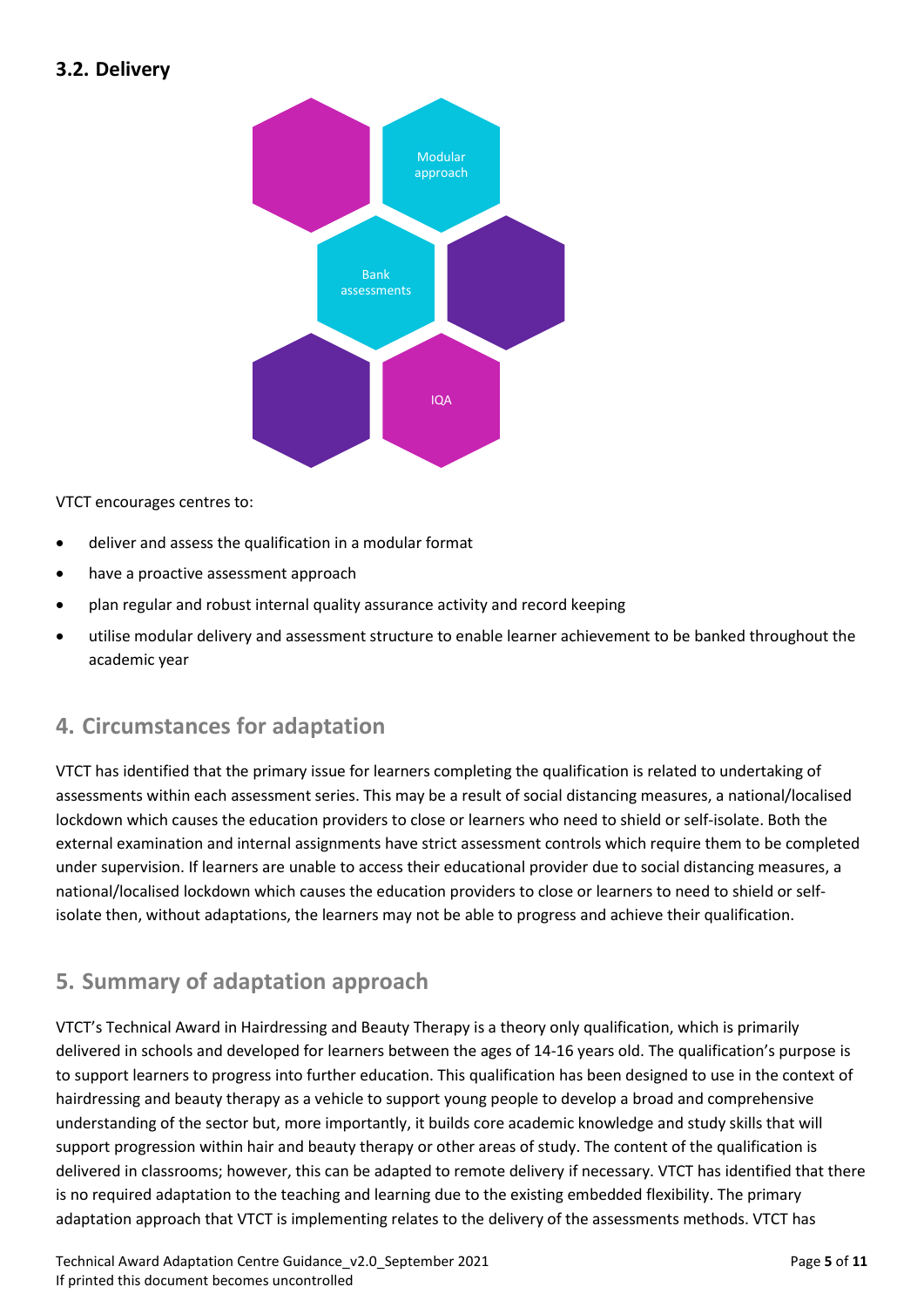identified a toolkit of adaptations, such as remote invigilation, flexibility of availability of assessment series and adaption of assessment controls for internal assignments.

# <span id="page-5-0"></span>**6. Centre responsibilities**

VTCT's primary approach to adaptations for the Technical Award qualification is to ensure that learners are neither disadvantaged nor advantaged by the adaptations. The adaptations will provide maximum flexibility and support the Government's public health advice and guidance measures during the Covid-19 pandemic.

VTCT's adaptations will afford centres the ability to apply flexibilities to the location where learners undertake assessments for the qualification in circumstances such as a national/localised lockdown which causes the education providers to close, social distancing measures or if learners are shielding or self-isolating.

To support this change, VTCT has additional procedures and processes to ensure all equality considerations have been addressed. Centres will submit an application to VTCT requesting approval to implement remote invigilation for the external examination and remote supervision for the internal assignments. The application will require centres to demonstrate that they have ensured that all learners have access to technology to support the online platforms/systems and that no learner will be disadvantaged due to their socio-economic circumstances or geographical location. Centres will also be required to demonstrate that any adaptations implemented will accommodate all learners and not impact on any access arrangements that a learner may be eligible for.

# <span id="page-5-1"></span>**7. Adaptations**

VTCT recognises the varying needs of our centres and the array of different national/localised lockdowns. A 'one size fits all' approach is not suitable and as such VTCT has identified a toolkit of adaptations. VTCT seeks to ensure that learners are not disadvantaged or advantaged as a result of adaptation.

| Adaptation                      | Approval                                            |
|---------------------------------|-----------------------------------------------------|
| Remote delivery                 | No approval needed                                  |
| Remote centre invigilation      | Apply to VTCT for approval                          |
| Remote supervision              | Apply to VTCT for approval                          |
| Flexibility of submission dates | Apply to VTCT for approval                          |
| Additional assessment series    | VTCT will continue to monitor the need to implement |

## <span id="page-5-2"></span>**7.1. Remote centre invigilation**

Where necessary centres shall apply for remote invigilation approval from VTCT for learner theory examinations to be invigilated or monitored remotely via tutor supervision. Centres can determine the most relevant and appropriate platform for remotely invigilating online exams. VTCT will monitor and quality assure the centre implementation of invigilation guidance and requirements through standard external quality assurance procedures.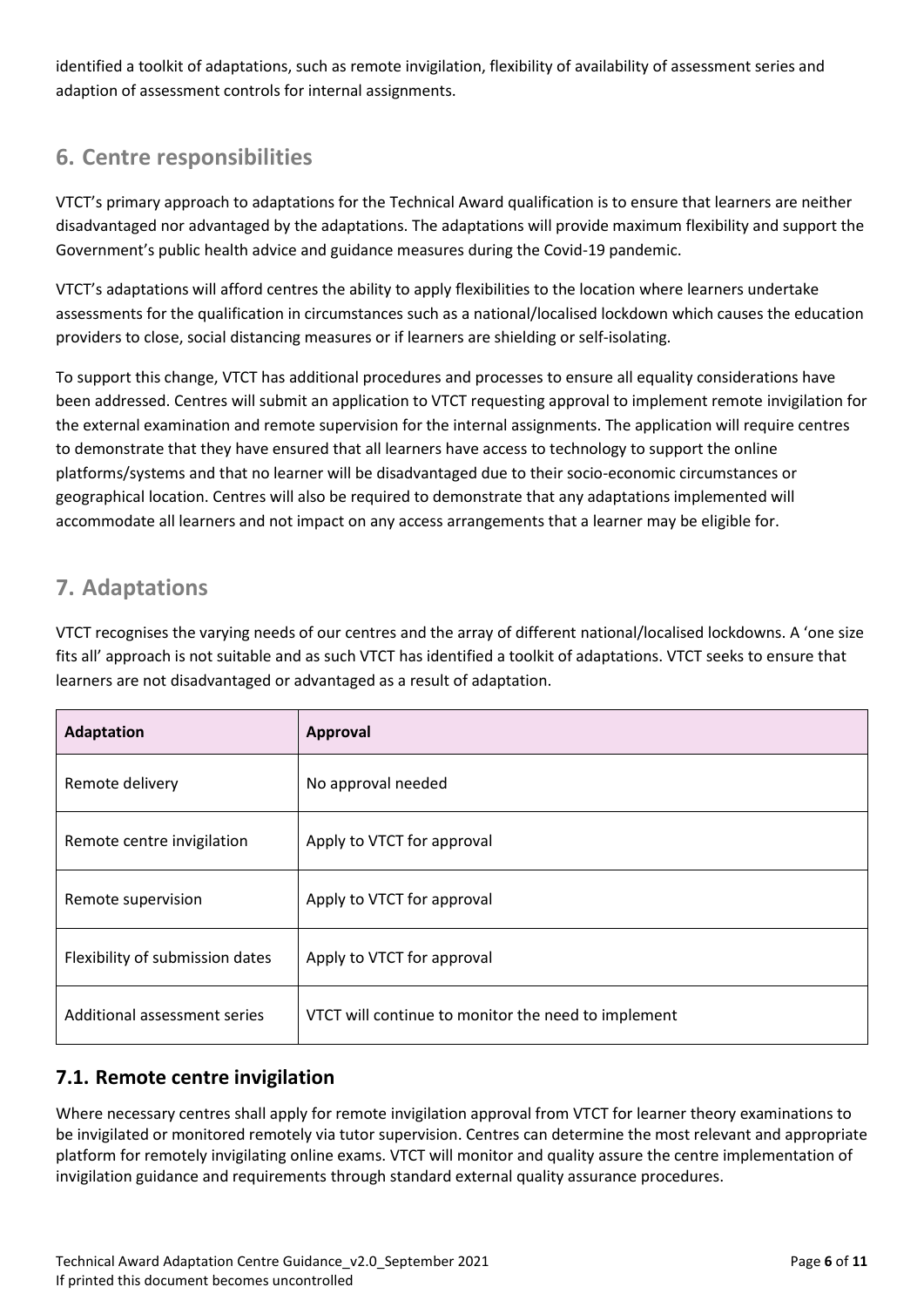#### <span id="page-6-0"></span>**7.2. Remote supervision**

Remote supervision of learners (managed by the centres) as they undertake the internally marked assignments. Learners and the tutors will continue to complete and sign a Declaration of Authenticity form for each assignment completed. VTCT's e-testing system currently supports centres to mark and submit assignment evidence for external moderation remotely.

#### <span id="page-6-1"></span>**7.3. Flexibility of submission dates**

Flexibility of deadlines for submission of assignment evidence for external moderation within an assessment series.

#### <span id="page-6-2"></span>**7.4. Additional assessment series**

VTCT will continue to monitor the need to implement additional assessment series other than those already published within VTCT's 'Key Dates' document.

## <span id="page-6-3"></span>**8. Adaptation declaration form**

Centres will be required to complete and submit an adaptation declaration form at the time of requesting an adaptation where approval from VTCT is required. The purpose of the declaration form is to confirm that centres have the capacity and equipment to facilitate these adaptations. Additionally centres will be required to provide assurances that learners are neither advantaged nor disadvantaged by the implementation of the adaptations.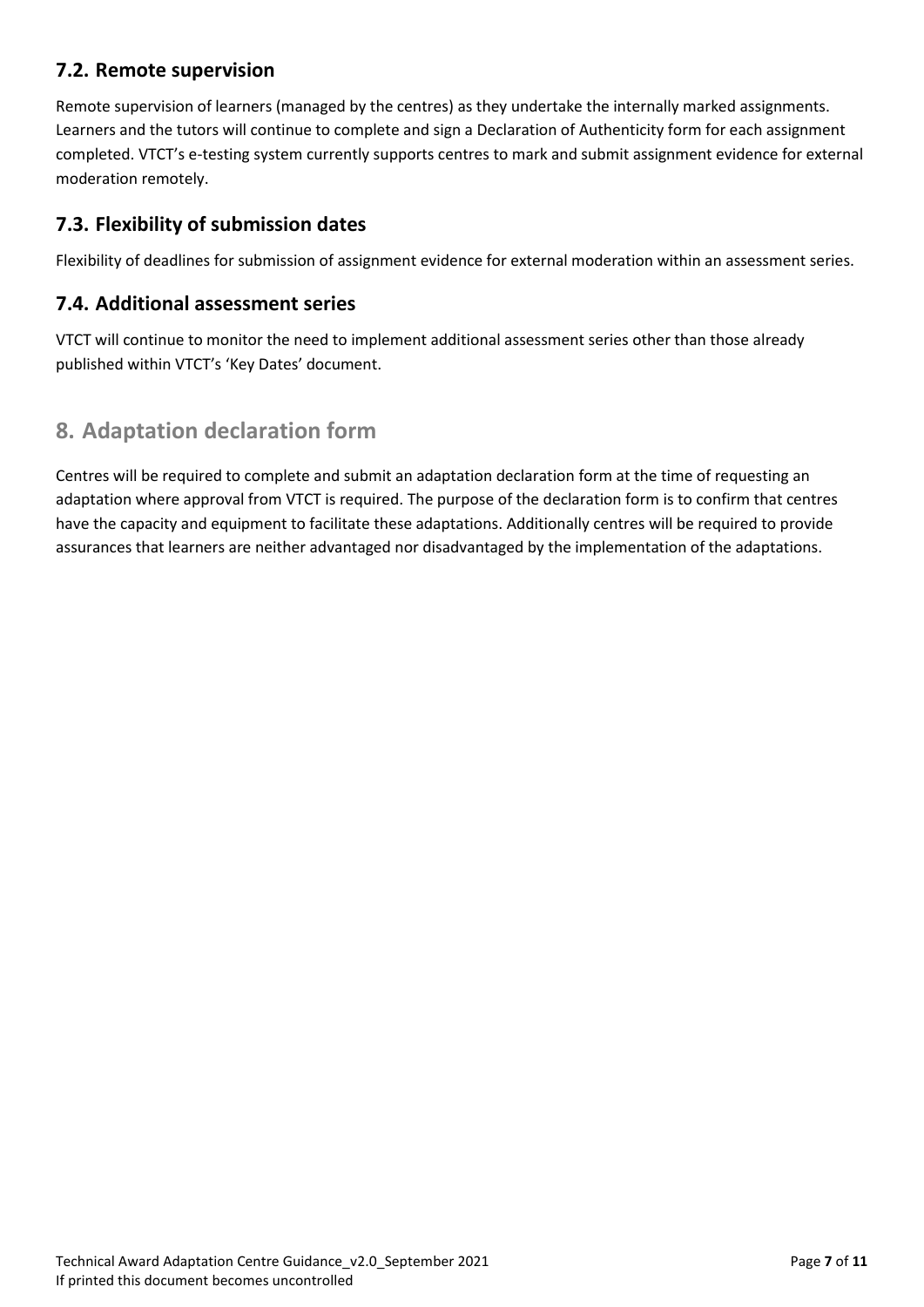

### **9. The journey**

<span id="page-7-0"></span>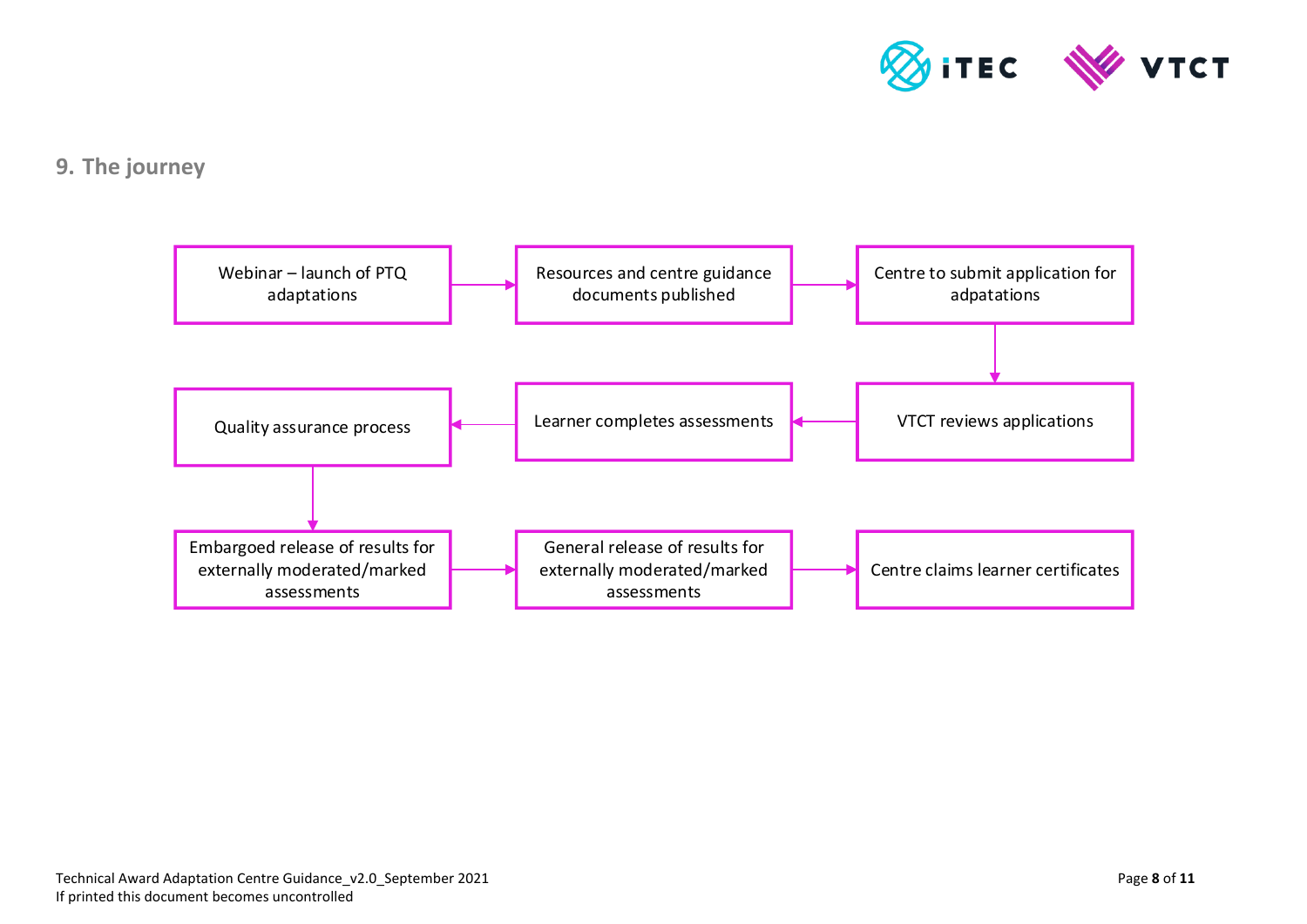

#### <span id="page-8-0"></span>**9.1. Application process**

Centres will need to follow the adaptation application process for all adaptation requests.



#### <span id="page-8-1"></span>**10. Milestones**

| <b>Milestone</b> | <b>Detail</b>                                                                            |
|------------------|------------------------------------------------------------------------------------------|
| October 2021     | VTCT launch PTQ adaptation information through webinars and centre guidance<br>documents |
| October 2021     | Autumn assessment series for the Technical Award qualification (business as usual)       |
| January 2022     | Winter assessment series for the Technical Award qualification (business as usual)       |
| May 2022         | Summer assessment series for the Technical Award qualification (business as usual)       |

#### <span id="page-8-2"></span>**11. Standardisation and quality assurance**

Centres will be required to demonstrate a robust internal quality assurance process to support the adaptations implemented. Centre internal quality assurance activity and VTCT's standardisation and quality assurance activity will be based on risk. Some centres may experience more intense scrutiny as part of VTCT's quality assurance process, for example increased moderation activity of the internally marked assignments.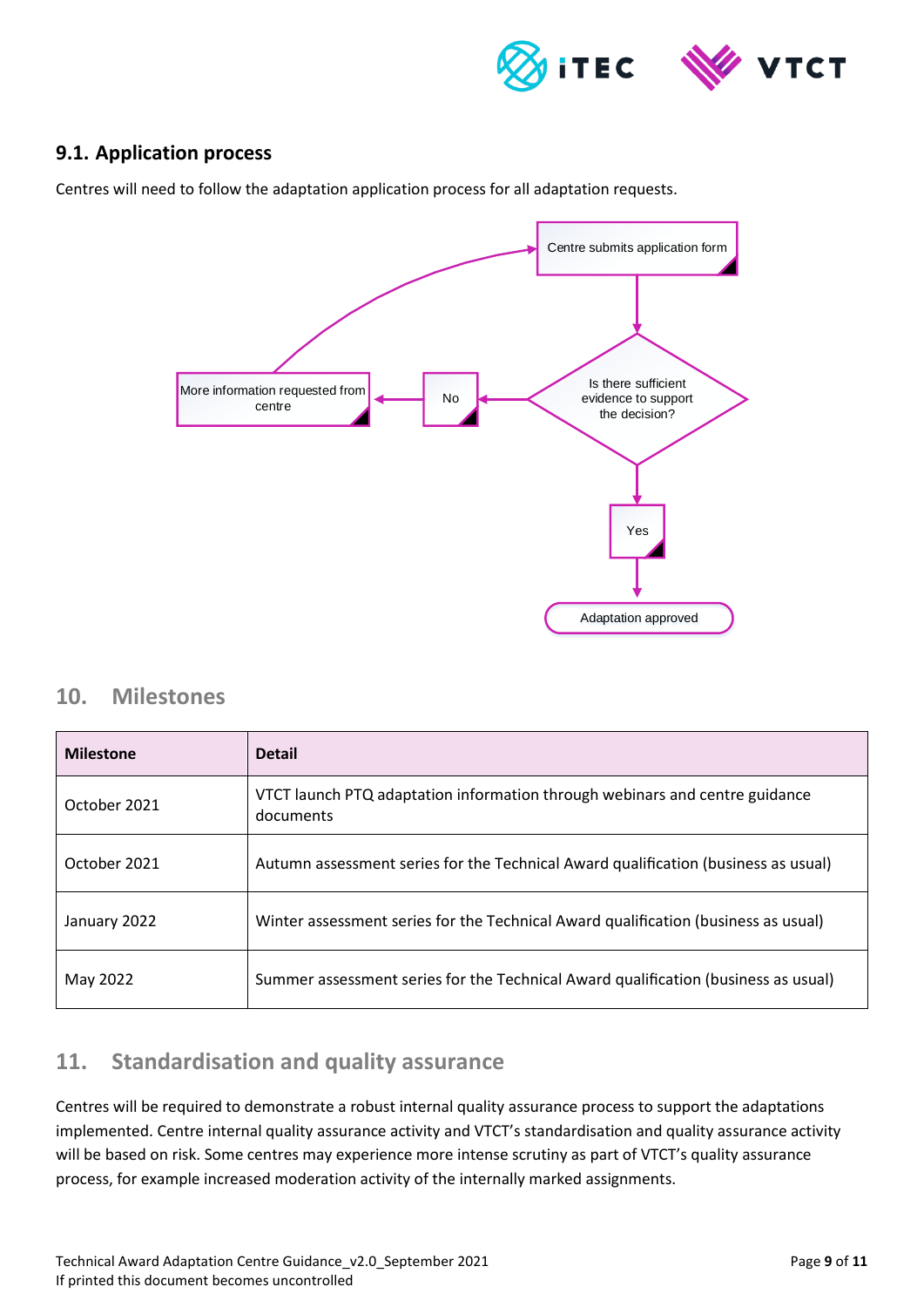

## <span id="page-9-0"></span>**12. Further advice and guidance**

The following resources will be made available to support centres through the adaptation process:

- All webinars will be uploaded to the VTCT website (centre log-in required)
- FAQs following the webinar will be published with the webinar slides

For further enquiries please contact customersupport@vtct.org.uk